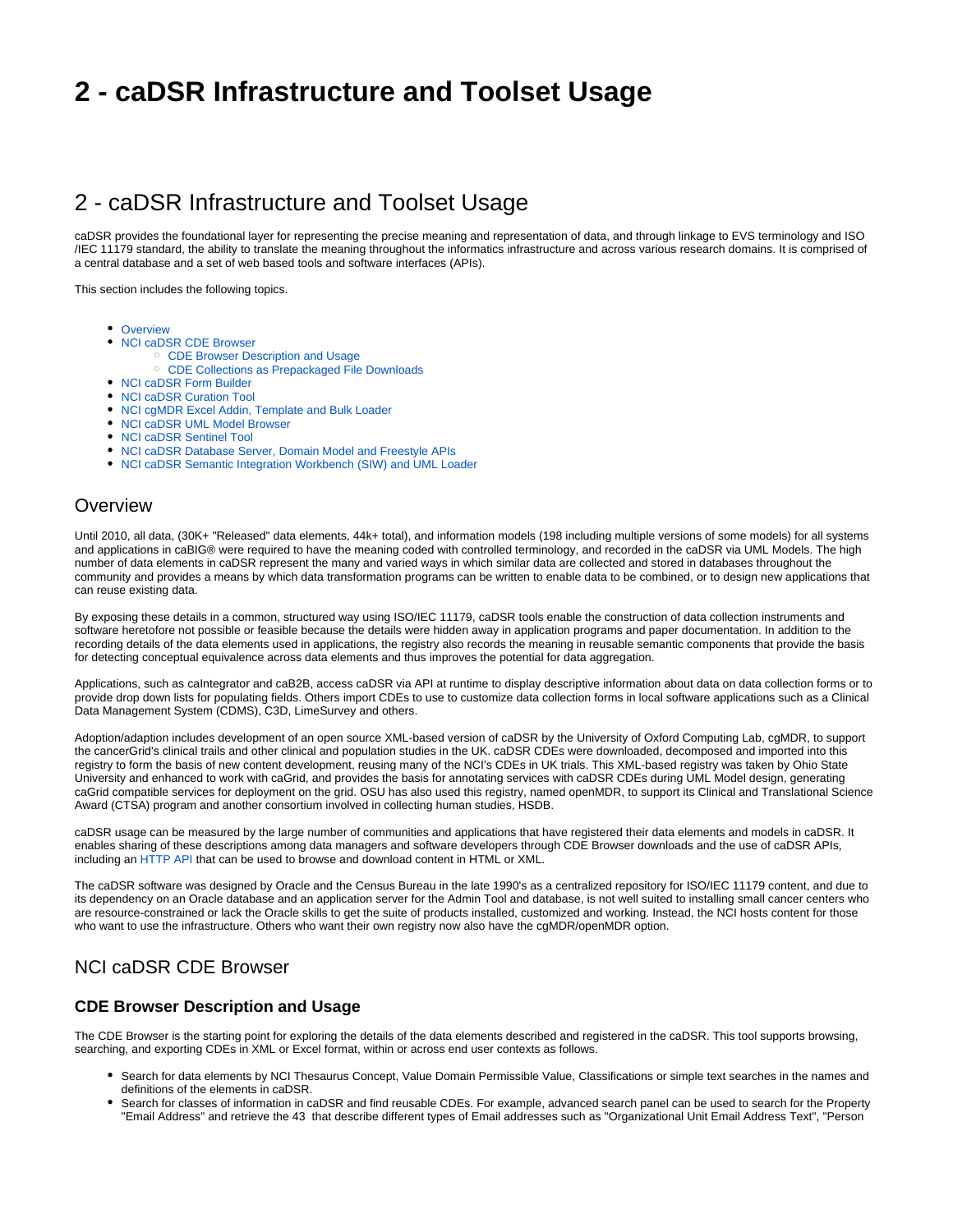Email Address Text", "Clinical Trial Participant Email Address Text" and "Investigator Email Address Text". The reuse of "Email Address" is recorded in the caDSR so that developers can detect the similarity between data elements and enable them to discover and potentially combine data from different sources.

- Using the Shopping Cart, create a customized set of CDEs for exporting in XML or Excel format or sharing with other applications such as Form Builder.
- The CDE Browser publishes its DTD to export/download data elements in XML.
- Access the Tool at <https://cdebrowser.nci.nih.gov/CDEBrowser/>

**USAGE:** An average of 47 unique users visit the CDE Browser each business day, with over 18,204 unique visitors since we started tracking statistics in 2005. The number of pages served during this time is 1,510,814. Approximately 11 pages were viewed per 133,149 visits. CTEP currently has over 10,000 released and draft CDEs. See Statistical Appendix for more details.

The NCI Cancer Clinical Research (CCR) center has 3,491 selected CDEs that are downloaded and imported into the Cancer Centralized Clinical Database (C3D), with 935,573 instances of CRFs built from these common descriptors and over 150M data points (responses) collected.

The following chart shows the number of unique visitors, per quarter, to the CDE Browser from the 1st quarter of 2009 through the 3rd quarter of 2011.



The average number of visits began to rise in 2009, potentially due to the caBIG® program reaching maturity and that all data services had to have a UML model registered in caDSR, the CDE Browser being the primary means by which users could review and download the elements in their models after loading. The level of unique visits has stabilized so far in 2011 to a level equivalent to early 2009.

#### <span id="page-1-0"></span>**CDE Collections as Prepackaged File Downloads**

Several collections of CDEs have been downloaded in Excel and XML format from the CDE Browser and pre-packaged for downloading from NCI's Wiki. Pre-packaged downloads include all the CDEs that are in a "released" workflow status, those that are caBIG Standards and CDEs in TCGA, NACCAR, SEER and BRIDG. Collections are posted to the caDSR Wiki on the "[caDSR Hosted Data Standards, Downloads, and Transformation Utilities](https://wiki.nci.nih.gov/display/caDSR/caDSR+Hosted+Data+Standards%2C+Downloads%2C+and+Transformation+Utilities)" page

# <span id="page-1-1"></span>NCI caDSR Form Builder

Form Builder allows users to share data element descriptions across multiple forms to ensure that data will be comparable. It helps users organize CDEs that replicate the content of Case Report Forms. These forms can include modules grouping CDEs together that can be copied from one form to another. Forms can include complex behavior such as skip patterns where the answer to a question determines the next question to be asked. Using the [C](https://wiki.nci.nih.gov/x/OoEI) [DE Browser](https://wiki.nci.nih.gov/x/OoEI), you can search for CDEs, place them in a shopping cart, and from there insert CDEs as Questions on a Form. As you place the CDEs on the Form, the tool uses the stored metadata to provide default question text and value domain information automatically. If the value domain information is presented as an enumerated list of values, you can perform basic functions to organize the list.

Key capabilities of Form Builder include:

- Define skip patterns between questions based on question responses
- Define repeating groups
- Define default values for questions in repeating groups
- $\bullet$ Publish a Form in the caBIG® Context's Form Catalog
- Subscribe to Sentinel Reports that are triggered by changes to CDEs on the Form
- Classify the Form in one or more caDSR Classification Schemes
- Classify theh CDEs on a form in one or more caDSR Classification Schemes
- Download the Form to Excel
- View and print from a Printer Friendly version of the Form
- Edit, Save or Download the CDE Shopping Cart
- Edit, Save a Forms shopping cart for storing collections of form to export to other systems through the Object Cart API

Access the Tool at [https://formbuilder.nci.nih.gov](https://formbuilder.nci.nih.gov/FormBuilder)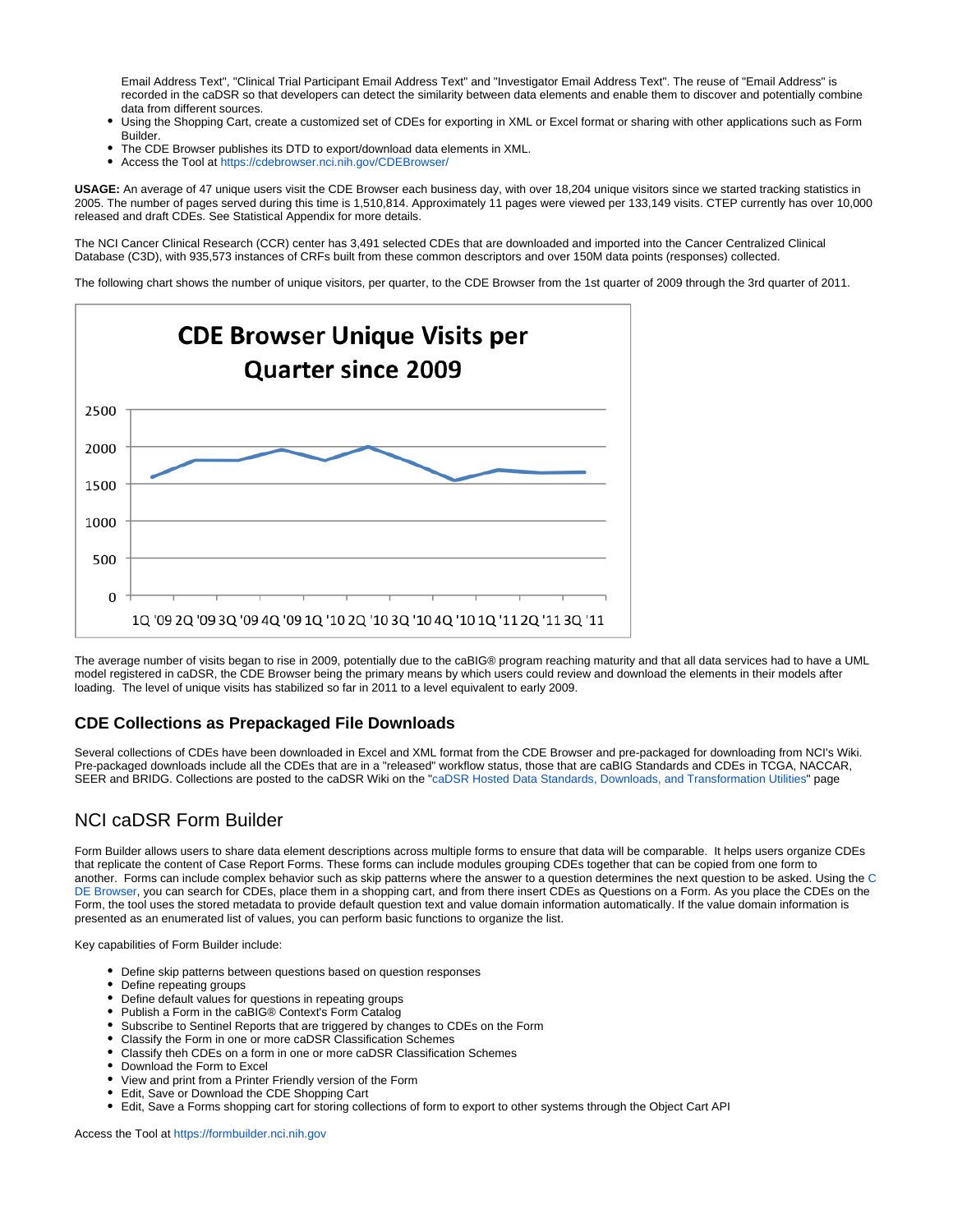**USAGE:** As of October 2011, an average day there are 6 curators using [Form Builder](http://formbuilder.nci.nih.gov) creating or modifying forms. There are 3,288 forms in caDSR, 466 Protocols (a 14% increase of 2010), and over 2,900 forms in the CTEP context, caDSR's largest single user (a 12% increase over 2010). CTEP Case Report Forms (CRFs) are grouped to describe minimum datasets to be collected for various types of cancer organized by disease and type of trial. NCI CTEP uses CDEs and CRFs for reporting trial results for CTEP Sponsored trials, of which there are currently 611 trials.

Commercial vendors Medidata (RAVE), Westat (for CTEP) and Eastern Oncology Centers Group (ECOG) retrieve CRFs using the caDSR API and import them to customize their data collection systems. Refer to the section titled NCI caDSR Database Server/Domain Model and Freestyle APIs for API usage.

ACRIN is involved in registering standard data elements for imaging and using them to create forms in Form Builder.

The following chart shows the number of unique visitors, per month, to Form Builder from the 1st quarter of 2009 to the 3rd quarter of 2011.



### <span id="page-2-0"></span>NCI caDSR Curation Tool

The CDE Curation Tool supports creation and editing of all the primary semantic descriptions for Data Elements used by the community in data repositories or application software. It is intended for use by Context Administrators. This tool's features facilitate the use of the CBIIT Enterprise Vocabulary Services (EVS) to create administered item names and definitions, helping to ensure ISO/IEC 11179 compliance and also use of caDSR naming conventions.

Public users can browse for CDEs, reusable ISO/IEC 11179 value domains (VD), data element concepts (DEC), Object Classes and Properties using identifiers, search strings, Classification Schemes or EVS concepts. The tool leverages the ISO 11179 metamodel to "get associated" items.

#### Access the Tool at [https://cdecurate.nci.nih.gov](https://cdecurate.nci.nih.gov/cdecurate/NCICurationServlet?reqType=homePage)

**USAGE:** Since 2005, on an average day 22 unique users use the Curation Tool, with 4,558 unique visits to the site, and over 1.6M pages served. New CDEs can be created using this tool, the Admin Tool or the UML Model Loader. With the detail of caBIG® models no longer required to be registered in caDSR, that combined with curator harmonization activities designed to ensure and increase reuse of existing CDEs, the number of new CDEs year-overyear is trending down.

The following chart shows the number of unique visitors, per month. to the CDE Curation Tool from January 2009 to September of 2011.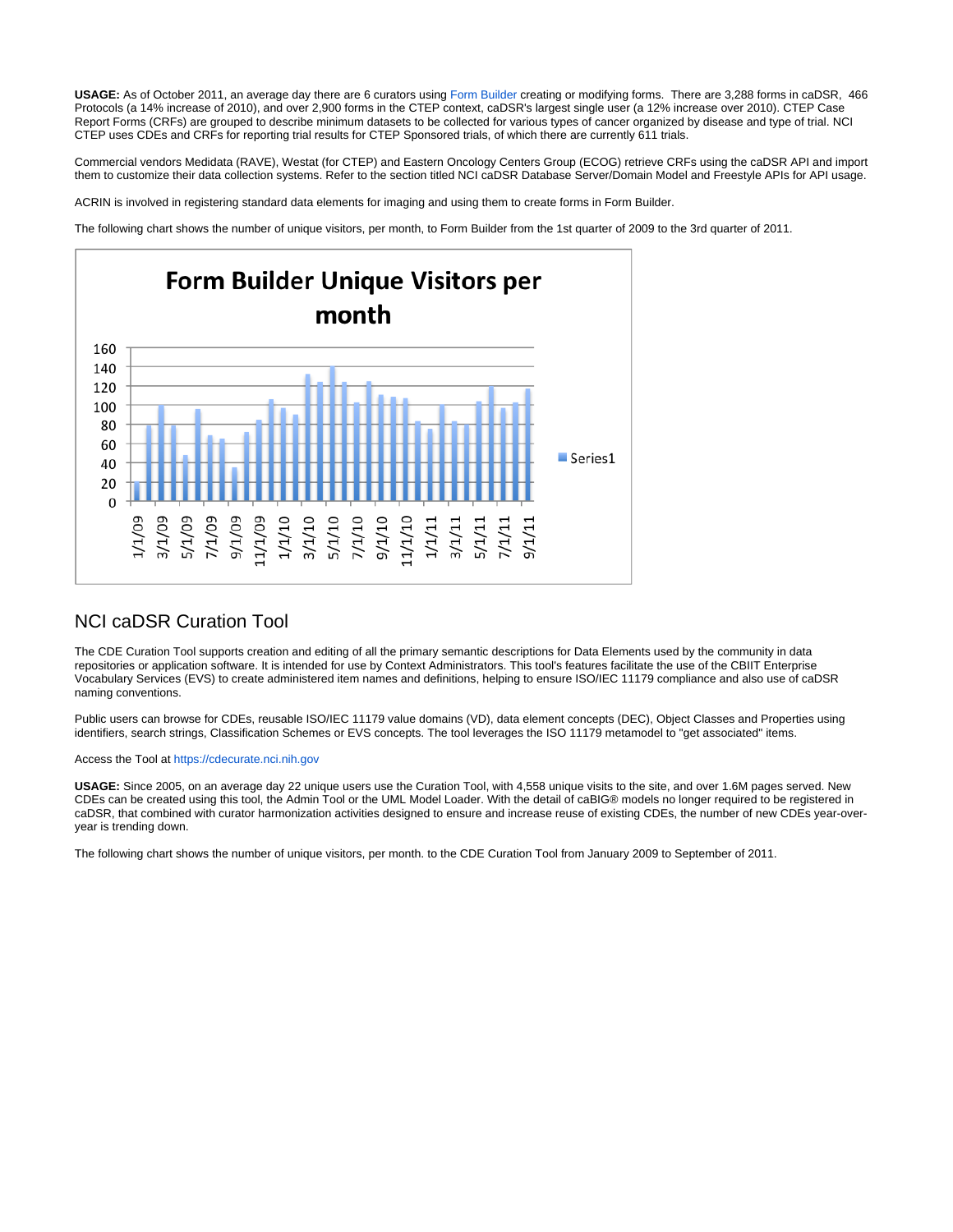

# <span id="page-3-0"></span>NCI cgMDR Excel Addin, Template and Bulk Loader

The term "cgMDR" actually refers to a group of components designed to work together to help users get large lists of administered components bulk loaded into caDSR. The initial audience for these products was the National Marrow Donor Program (NMDP) but interest in its use has spread beyond that group.

cgMDR actually stands for the "CancerGrid Metadata Registry" and specifically refers to a downloadable localized database based on ISO/IEC 11179 where you can store and administer a personalized set of data elements and their components. This database and its interface were created by the CancerGrid team at Oxford University Computing Lab in the United Kingdom. The [NCI GForge project archive](https://wiki.nci.nih.gov/pages/viewpage.action?pageId=138739771) is on this wiki.

The CBIIT cgMDR installation also includes a group of components, including two add-ins and two Excel 2007 spreadsheets that work in conjunction with cgMDR as well as with other data repositories. These additional features help provide a complete solution to assist you in creating a list of personalized data elements that can then be bulk loaded into caDSR without the need for creating a UML Model or by individual manual curation of each element.

**USAGE:** National Marrow Donor Program (NMDP), University of Michigan, ACRIN for batch loading CDEs and Value Domains into caDSR.

# <span id="page-3-1"></span>NCI caDSR UML Model Browser

The UML Model Browser supports web browsing and searching data described by UML Models transformed and loaded in the caDSR repository via the UML Loader. This allows users to find administered items that are part of registered UML models for data services on caGrid. The UML Model Browser supports browsing, searching and exporting the classes, attributes and relationships between classes of a UML domain model. Within the framework of a UML Model CDEs are mapped to the UML attribute level. Search results display the Package Names, Attributes and Java primitive types. The CDEs used for semantic resolution are presented as links to the CDE Browser. CDEs in UML Models can be downloaded from the UML Model Browser.

#### Access the Tool at [http://umlmodelbrowser.nci.nih.gov](http://umlmodelbrowser.nci.nih.gov/umlmodelbrowser/)

**USAGE:** Since tracking began in March 2006, on an average day six visitors come to the site with 2,765 unique visitors through October 2010. 34,522 web pages were viewed in this four year period. There are 198 models loaded into caDSR describing the data for each of these applications using standard ISO /IEC 11179 descriptions. The descriptions of this data in caDSR ensure that the meaning of the data is unambiguously represented for both human and computer interpretation. The UML Model API is used by caGrid and caB2B to explore registered models programmatically. The caGrid Portal exposes the semantic metadata in its portal, which was accessed by 5,163 unique visitors between October 2009 and October 2010. According to ISO 8000, a Data Quality standard, registration of the details of these data and application models ensures the model owner both owns the data and meets guidelines for Data Quality.

The chart shows the number of unique visitors, per quarter, to the UML Model Browser from the 2nd quarter of 2006 to September of 2011.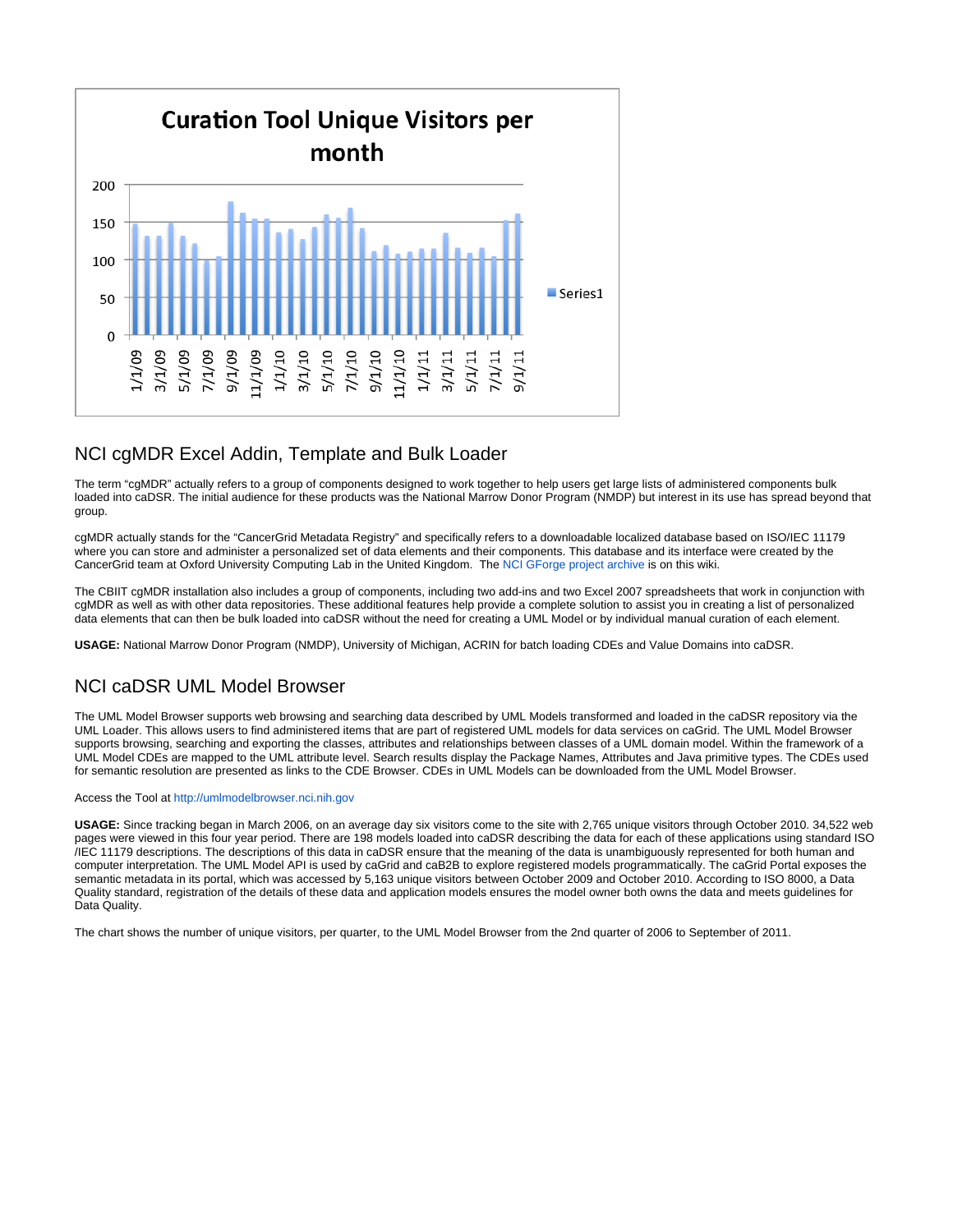

UML Model Browser usage peaked with loading of models by the caBIG® community during 2008 and 2009, and has leveled-off slightly lower than when the tool was first introduced.

The tool is useful for viewing the elements in a specific model, and we anticipate that with more emphasis on reusing content from existing models, the average number of visitors using the model browser will remain the same or increase slightly.

# <span id="page-4-0"></span>NCI caDSR Sentinel Tool

The caDSR Sentinel Tool was first introduced in 2005 to allow users to create and manage Alert Definitions for the caDSR. Alert Definitions are a set of rules that are periodically evaluated against the caDSR. If the conditions in those rules are met, notification is sent to the user by email, with a hyperlink to a report that specifies the changes that have taken place. A script that kicks off this tool runs nightly, but the reports can also be run through the user interface.

The caDSR Sentinel Tool provides the capability to:

- Monitor all changes to Administered Items including **Data Elements, Data Element Concepts and Value Domains and Case Report Forms**
- Filter report content by **Context, Specific forms or templates, Classification Scheme, Class Scheme Item, Creator and Modifier**
- Trigger report generation using **Workflow Status, Registration Status and Version**
- Set reports to automatically be generated daily, weekly, monthly or on demand
- Create a report distribution list which may optionally include a process URL to send the report in XML format to software for evaluation

#### Access the Tool at [https://cadsrsentinel.nci.nih.gov](https://cadsrsentinel.nci.nih.gov/cadsrsentinel/do/logon)

**USAGE:** On an average day, 3 users visit the caDSR Sentinel tool [site](http://cadsrsentinel.nci.nih.gov) with over 264 unique visitors between October 2009 and October 2010, and 8,354 page views in that time.

# <span id="page-4-1"></span>NCI caDSR Database Server, Domain Model and Freestyle APIs

All caDSR content is available through various application programming and web service interfaces.

**caDSR API** allows users to access caDSR content by using a web browser to navigate the [caDSR domain model](http://cadsrapi.nci.nih.gov) and returns results in HTML or XML. A caDSR Java API provides a set of methods that can be used to retrieve content as XML documents. According to NCI statistics from Wusage, from October 2009 to October 2010, 628 unique visitors came to the site and accessed over 25M documents. The number of pages is slightly inflated sue to the design of the caDSR Domain Model, as multiple pages between 6-20 pages must be served in order to get one logical document. Our estimate is that over 1.2M logical documents were retrieved.

Access the HTTP caDSR Domain Class Browser at [http://cadsrapi.nci.nih.gov/cadsrapi40/](http://cadsrapi.nci.nih.gov/cadsrapi40/ShowDynamicTree.action)

**Freestyle API** is another caDSR interface that provides access to content both via a web browser and application programming interface. From October 2009 to October 2010, 328 unique visitors came to the Freestyle API [site](http://freestyle.nci.nih.gov/) and accessed over 9.6k documents. The Freestyle API uses the caDSR Domain API to simplify object retrieval.

#### Access the Tool at [http://freestyle.nci.nih.gov](http://freestyle.nci.nih.gov/freestyle/do/search)

The chart that follows shows the comparative number of caDSR pages delivered through the caDSR API for various organizations during the period from 1st quarter 2009 to the 3rd quarter 2011.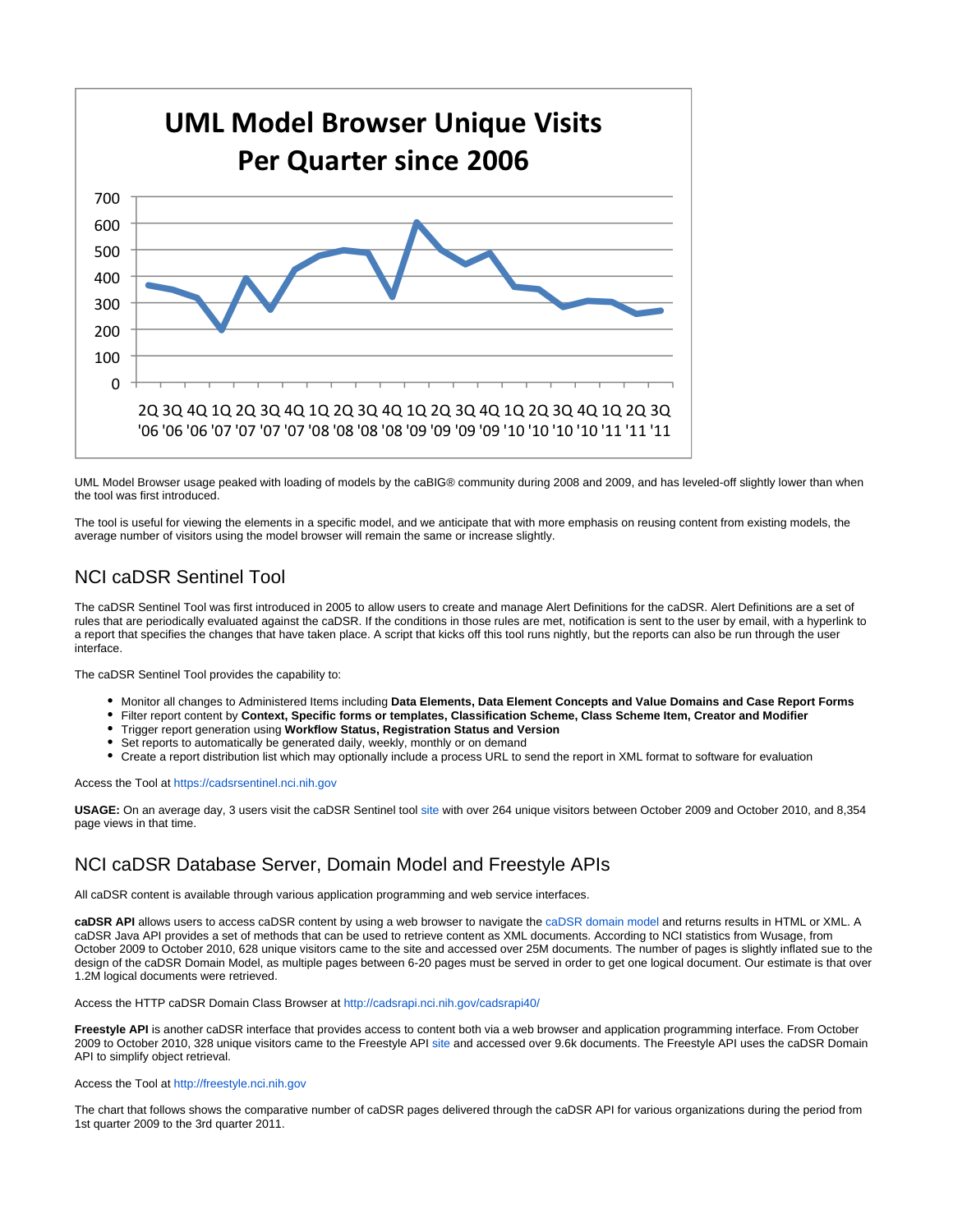

The next chart shows the number of unique visitors to the Freestyle API during the period from 4th quarter 2006 through the 4th quarter 2010.



**USAGE:** The caDSR API usage information in the statistics appendix lists the top URLs that access the caDSR API. AGNIS uses the API to access Forms.

### <span id="page-5-0"></span>NCI caDSR Semantic Integration Workbench (SIW) and UML Loader

The Semantic Integration Workbench (SIW) a tool that assists users in adding consistent metadata to a UML model represented as an XMI file, or verifying consistency with existing caDSR content by tagging a domain model with matching concepts from the NCI Thesaurus, or attaching existing caDSR CDEs or Value Domains to attributes in the model. These annotations ensure reuse of CDEs or other metadata elements that have been previously recorded in caDSR. The UML Loader transforms the file and decomposes it into ISO/IEC 11179 descriptive metadata.

Access and use the Tool at <http://cadsrsiw.nci.nih.gov> (Java WebStart application)

**USAGE:** As of July 2011, there are 7 new models loaded in 2011, 2 in the queue to be loaded and 2 on hold. 198 caBIG® and NCI UML models representing all versions of these applications' data have been transformed into ISO/IEC 11179 descriptive metadata in caDSR.

These models use 26,360 CDEs, with many of the CDEs reused across models. For example, if the CDEs were evenly distributed across all models, each model would use only 133 CDEs. However when searching for CDEs in each model, one finds that BRIDG v2.1 has 1,669 CDEs, caAERS v1.1 (Adverse Events Reporting System) has 463, caBIO 4.3 has 465, caTissue Suite 2.0 has 997, caNanoLab has 524 and C3PR v2.0 (Patient Registry) has 180. This includes several versions of BRIDG, caAERS and C3PR.

See [Appendix C - Models Registered in caDSR](https://wiki.nci.nih.gov/display/caDSR/Appendix+C+-+Models+Registered+in+caDSR) for a complete list of models with CDEs in caDSR.